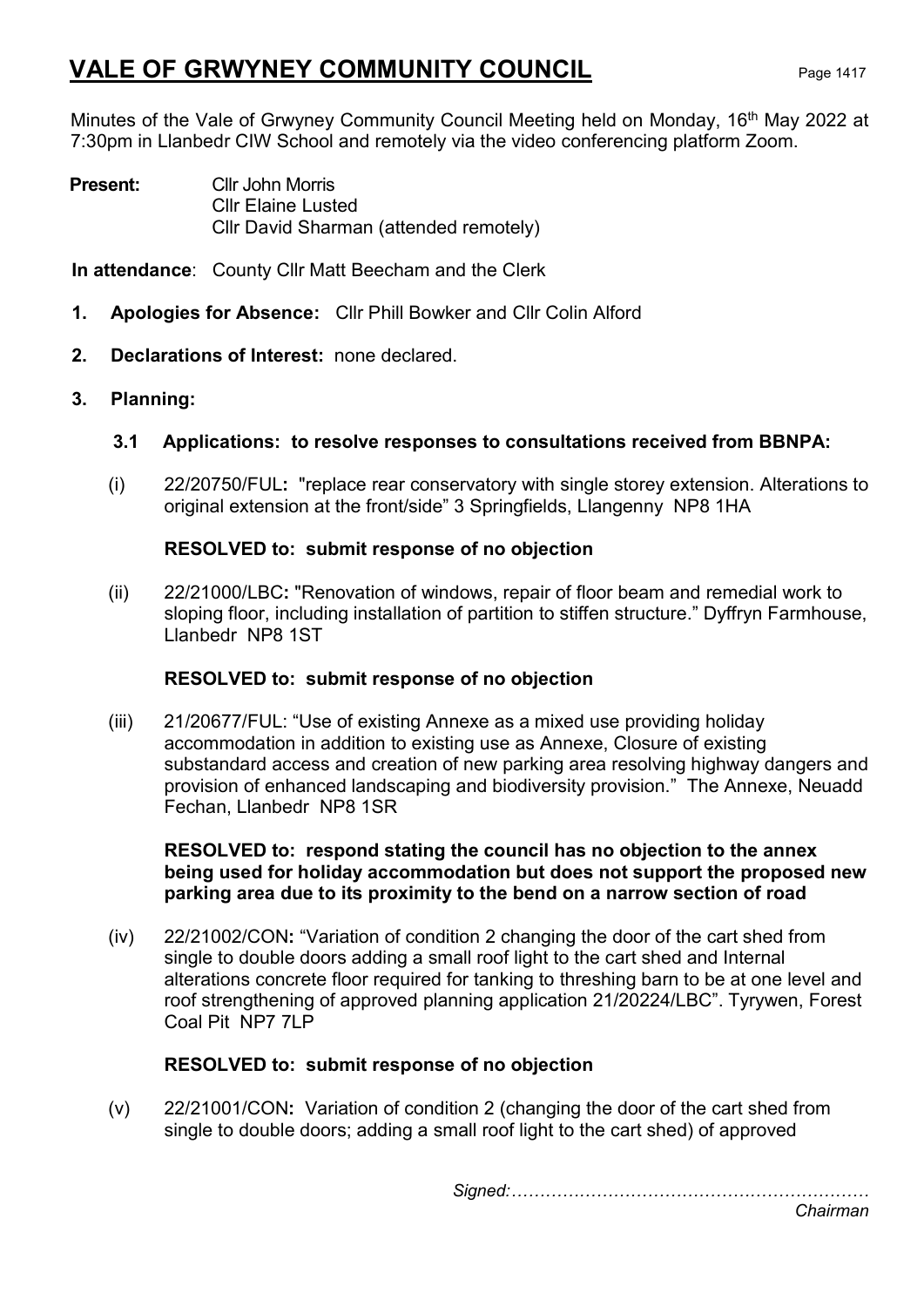planning application 21/20223/FUL". Tyrywen, Forest Coal Pit NP7 7LP

### RESOLVED to: submit response of no objection

- **3.1 Decisions:** the following applications were noted to have been permitted:
	- (i) 21/19986/LBC and 21/19985/FUL: Conversion and alteration to an existing outbuilding (Grade II listed) as an ancillary home-working space." Glebe Farm House , Llanbedr NP8 1SR
- 4. County Council Report: County Councillor Matthew Beecham reported:

The ward [Crickhowell with Cwmdu and Tretower] is now a two member ward, represented by himself and his wife, Cllr Sarah-Jane Beecham. Powys County Council's AGM is on the 26<sup>th</sup> May 2022 which is when the new administration will be formed. The election result means there is no majority group. The Liberal Democrats, as the largest group, are currently in negotiation with other parties to try and form an administration in advance of the AGM.

Cllr Beecham was asked if the baby swing taken from Llanbedr playground during the pandemic could be reinstated.

- 5. Minutes: minutes of the 25<sup>th</sup> April 2022 meeting [Pages 1411-1414] were approved as a true record (Proposed Cllr Sharman; Seconded Cllr Lusted).
- 6. Clerk's Report/information from the minutes: no items to report.

### 7. Council Vacancies: to consider applications and decide who to co-opt to fill the vacancies

 Following consideration of the applicants a series of votes were taken following which it was agreed to co-opt: Jeff Greenidge and Dean Christy to serve the Llangenny and Glangrwyney Ward. Roger Llewelyn and Roger Bridgwater to serve the Llanbedr Ward.

### RESOLVED to co-opt the above named.

#### 8. Llangenny Water Fountain: to decide whether to proceed with the restoration in two parts, ie install water supply prior to restoration of the fountain

Following discussion it was decided to defer the matter to the following meeting.

### 9. Llanbedr School: to receive up-date on current position

The Judicial Reviews were reported to be proceeding. Once the new administration is in place Cllrs Beecham will write to the new Cabinet asking them to look at the closure of Llanbedr and look into the procedure in light of what the policy was throughout the election campaign.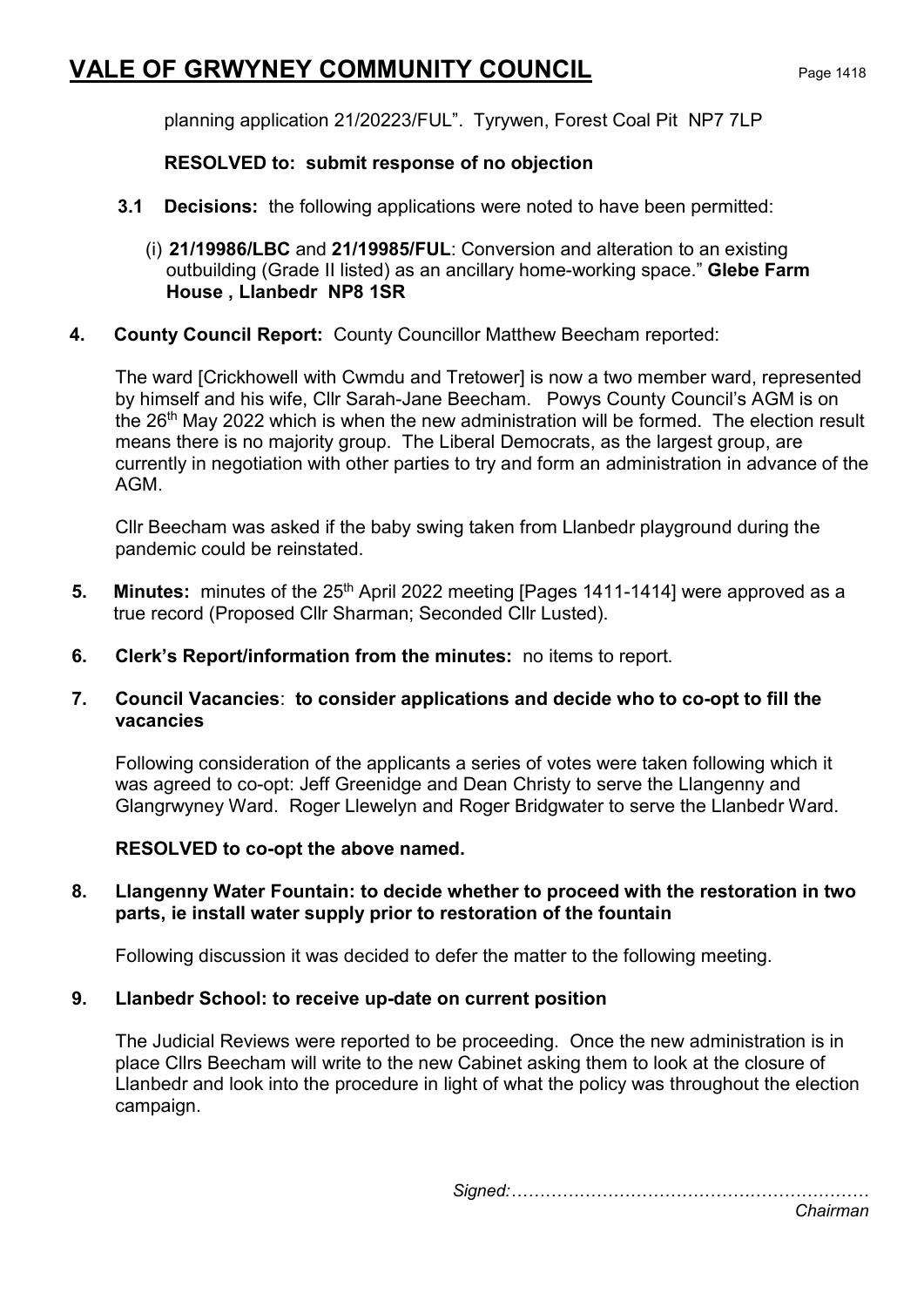The presumption is against the closure of small schools, but this has never been tested. The judicial reviews will test this. They have to have very good reasons to close the school. Money isn't one of them.

### 10. Queen Platinum Jubilee Celebrations: to discuss proposals and agree delegated spending powers to Clerk/Two Councillors

Grant funding of £3,555 has been received from the National Lottery to cover the cost of the "Bring Your Own Picnic & Fun Day", together with the photographic exhibition and trees for the Jubilee Walk. Due to the time scales involved it was agreed the clerk and two councillors should be granted delegated powers to spend up to £500. The working party will meet on Friday to discuss arrangements.

RESOLVED to: arrange a working party meeting to discuss arrangements and delegate spending powers to the clerk and two councillors as detailed.

### 11. Standing Orders & Financial Regulations: to review standing orders/financial regulations.

 In accordance with good governance the council's standing orders and financial regulations are reviewed on an annual basis. The amendments suggested in the documents circulated were noted. It was agreed the clerk's office expenses should be reclaimed on a monthly basis. It was proposed the amendments to the standing orders and financial regulations are adopted. (Proposed Cllr Morris; Seconded Cllr Sharman).

### RESOLVED to: adopt the amendments as outlined.

### 12. Independent Remuneration Panel for Wales (IRPW): to consider adopting determinations/ payment of mandated allowances

In accordance with regulations the council is required to consider the IRPW recommendations as circulated. Whilst Determination 43 and 44 are mandated the other determinations are optional. Following consideration the council agreed to adopt Determination 46 (travel costs).

### RESOLVED to: adopt Determination 46.

### 13. Information from Members to be included in the next Agenda

• Number of caravans on Llwyncytrych Field, Glangrwyney

### 14. Finance:

14.1 The following items were approved for payment: (Proposed; Cllr Lusted; Seconded Cllr Sharman) and duly agreed.

| Staff (Salary)                               | £311.20 |
|----------------------------------------------|---------|
| HMRC (Tax)                                   | £ 76.80 |
| G James (Expenses: Office £25; Travel £6.30) | £ 31.30 |